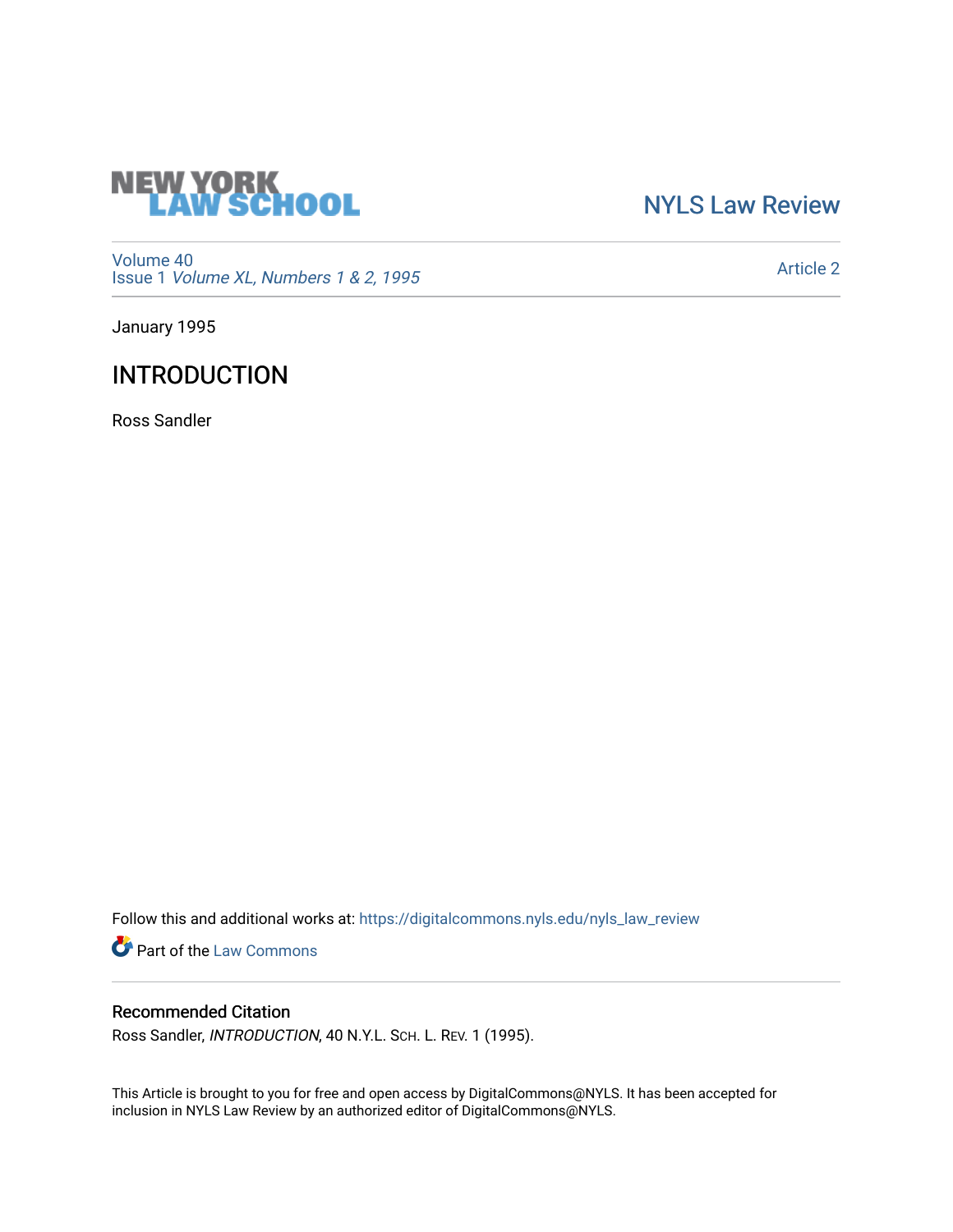## INTRODUCTION

## Ross **SANDLER\***

During the spring of 1993, before his Commission had issued its final report on police corruption, Judge Milton Mollen' agreed to present a short talk about the work of the Mollen Commission<sup>2</sup> at New York Law School. Out of that talk came the idea for a day-long symposium entitled *Police Corruption, Municipal Corruption: Cures at What Cost?* The focal point was to be a post mortem discussion of the Mollen Commission Report and, we thought, an evaluation of a new permanent police anticorruption commission which, **by** the date of the symposium, was certain to have been established and in business. But government decision-making is never so simple. When March 30, 1995, the date of the symposium arrived, the Mollen Commission Report had spawned not one but two rival commissions. First, the City Council, over the Mayor's veto, created an independent commission to investigate police corruption.' The Mayor, by executive order, then created a competing commission under his control.<sup>4</sup> Neither functioned, although the Mayor had at least appointed members to his commission. Both variations of the Mollen Commission proposal had adherents and detractors. The City's five District Attorneys and the Police Department lined up solidly behind the Mayor, while Judge Mollen found himself publicly opposing the Mayor and allied with the City Council which, in his view, had more conscientiously followed the Molien Commission's recommendations.

The symposium, as a result, changed from a post mortem analysis to a current event. The elegant Ernst Stiefel Room at New York Law School overflowed as more than 250 people attended, including about a dozen of the current high brass of the New York Police Department, many of whom were in uniform. All the main actors in this municipal drama attended, among them former Mollen and Knapp Commission members,

\* Professor of Law and Director, Center for New York City Law, New York Law School.

1. Judge Mollen was the presiding judge of the New York Appellate Division for the Second Judicial Department before being appointed Deputy Mayor of Public Safety in 1990 by then-Mayor David Dinkins.

2. The Mollen Commission was appointed by Mayor David Dinkins in 1992 to look into allegations of corruption in the New York City Police Department. *See* N.Y., N.Y., Exec. Order No. 42 (July 24, 1995).

**3.** *See* Peter F. Vallone, Speech: *The City Council's View of Independent Oversight of the Police Department, 40 N.Y.L. SCH. L. REV. 13 (1995).* 

4. *See* Paul A. Crotty, Speech: *The Corporation Counsel's View of Independent Oversight of the Police Department,* 40 N.Y.L. SCH. L. REv. 23 (1995).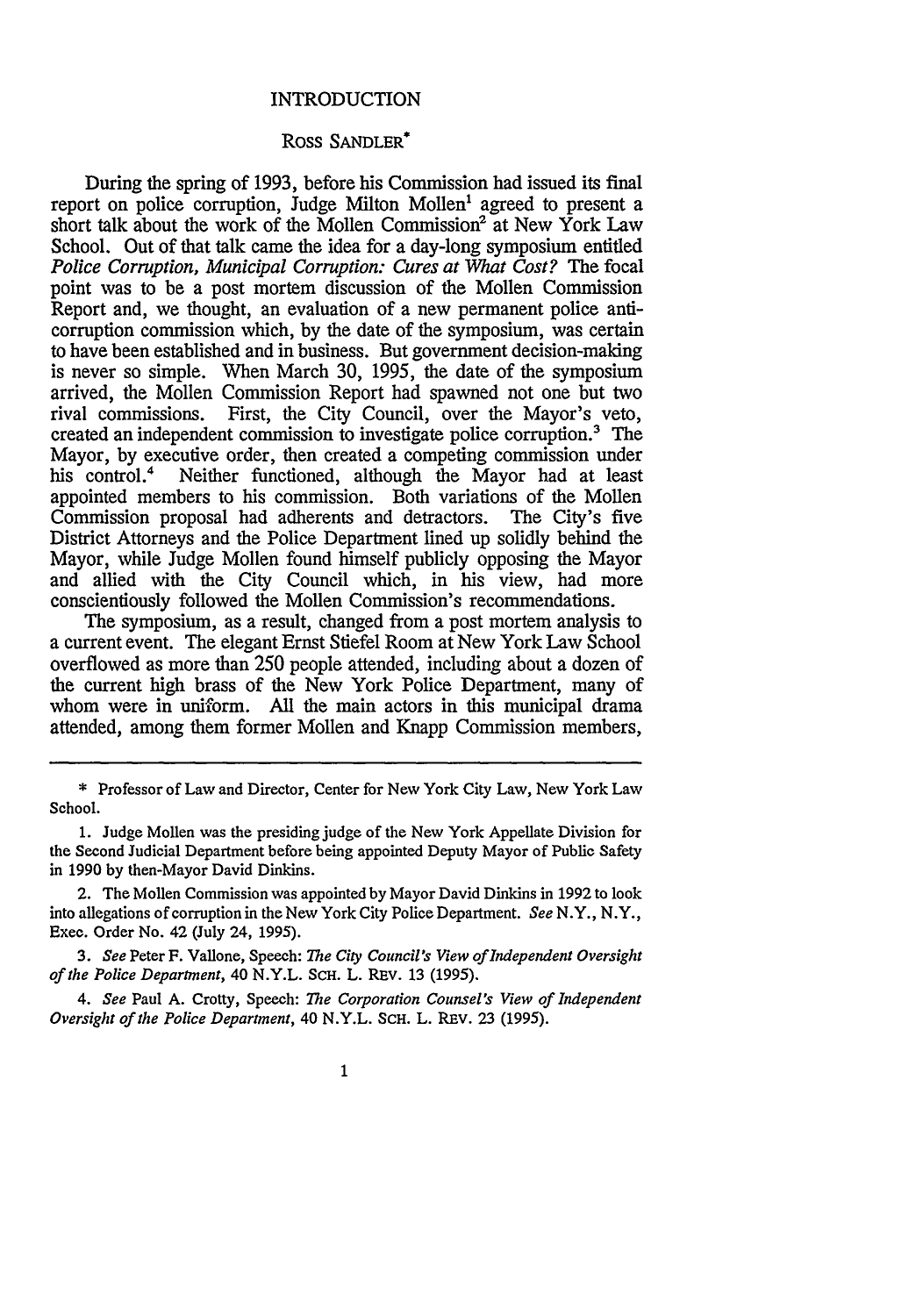judges, the current and three former police commissioners, the Speaker of the City Council, and, as late additions to the program, the Corporation Counsel and the chair of the Mayor's version of a police review board.' Had they desired to, these officials might have settled the issue on the spot; however, the gap could not be bridged merely by a visit to academe. The dispute dividing the opposing factions turned not on police corruption, but on division of power between the Council and the Mayor.<sup>6</sup> The Mayor, in his veto of the Council's commission, had argued that an independent commission of the type created by the Council undermined executive authority as granted by the City Charter. The Council, executive authority as granted by the City Charter. decisively overriding the Mayor's veto, relied on its broad legislative powers which, it, retorted, sufficed to create an independent commission to investigate police corruption. On the day of the symposium the partisans of the two camps were in open legal maneuvers preparatory to litigation, with the result that the presentations at the symposium bore remarkable similarity to appellate oral arguments.

The debate over Charter powers moved to the State Supreme Court on April 18, 1995 when the Mayor filed a lawsuit against the Council and asked that the local law creating the independent commission be invalidated.7 The Justice assigned to the case insisted that the Mayor and Council try to settle their differences as a condition before she would rule on their cross motions for summary judgment.' But the gap proved unbridgeable; issues of political turf and Charter powers dominated over police corruption. When the parties reported failure, the Court promptly ruled against the Council and in favor of the Mayor, finding that procedures protecting mayoral powers required a referendum before the Council's local law could become effective.9 Since there had been no referendum, the local law creating the independent police review board was void. **10**

As of publication, six months after the Court's ruling, the Mayor and Council still have not resolved their differences. An appeal has been filed

*9. See Mayor of New York,* **1995** WL **478872.**

**10.** *Id.*

*<sup>5.</sup> See Judges Will Discuss Corruption 'Cures',* N.Y. L. **J.,** Mar. **10, 1995,** at **2.**

*<sup>6.</sup> See* Mayor of New York v. Council of **New** York, No. 402354, **1995** WL **478872** (N.Y. Sup. Ct. June **30, 1995),** *appeal docketed,* No. **95-3710** (1st Dep't N.Y. **App.** Div. Nov. **16, 1995).**

*<sup>7.</sup> See id.; see also* Jonathan P. Hicks, *Mayor Takes Council to Court On Independent Police Panel,* N.Y. **Tims,** Apr. **19, 1995,** at **B2.**

*<sup>8.</sup> See* Daniel Wise, *Police Review Board's Constitutionality Argued,* N.Y. L. **J.,** June **6, 1995,** at **1.**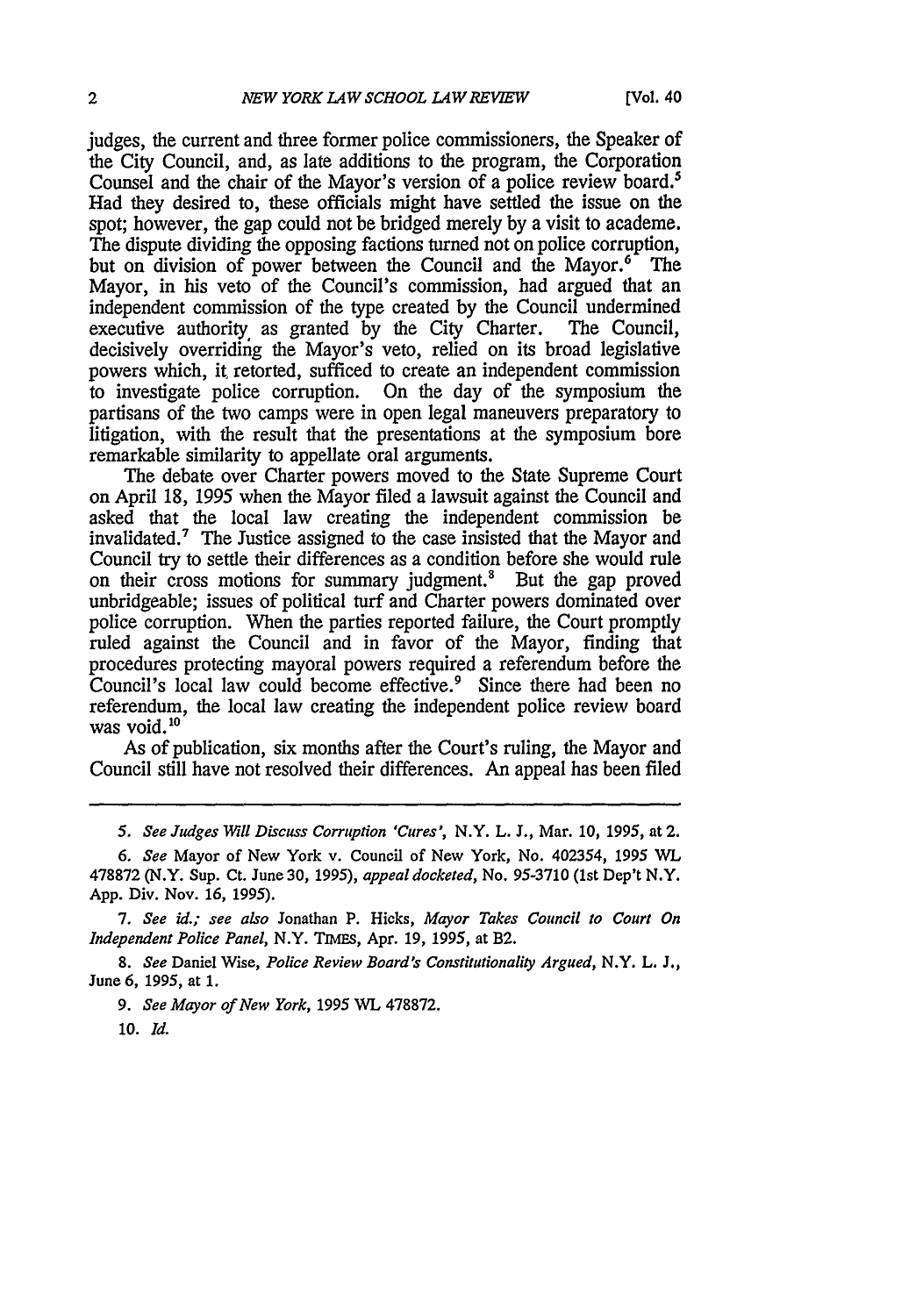by the City Council,<sup>11</sup> but the two sides are engaged in active discussion, hoping to resolve their differences outside of court.<sup>12</sup> Meanwhile, the Mayor's panel created by executive order limps along as the only lawful commission to investigate police corruption. <sup>13</sup>

Symposia in academic settings shortly trail public decisions, not lead. This symposium on police and municipal corruption, however, convened fortuitously while the choice was still in flux. The record of the fortuitously while the choice was still in flux. symposium thus becomes an historically important, contemporaneous document, not merely an after-the-fact analysis. With positions hardened, and with resolution seemingly unachievable, the partisans in turn took to the microphone and made their cases. Persons attending the symposium experienced the tension of "real-time" debate of a current, unresolved issue; they sat as judges, not historians. The tension and currency felt that day have been captured and retained in the printed version produced by the *Law Review*. More than legal briefs and veto messages, the More than legal briefs and veto messages, the symposium directly exposed the difficulty of managing police authority, pursuing integrity, and maintaining separation of powers. As a public issue, police and municipal corruption will not disappear, but this symposium has done much to illuminate the issue. This symposium issue of the *Law Review* preserves the debate and reveals the issues as no other contemporaneous event or writing could.

**<sup>11.</sup>** Mayor of New York v. Council of New York, No. 95-3710 (1st Dep't N.Y. App. Div. Nov. **16,** 1995).

<sup>12.</sup> Telephone Interview with Richard Weinberg, Chief Counsel of the New York City Council (Oct. **11,** 1995).

<sup>13.</sup> *See* William K. Rashbaum, *Panel to Use Computers To Track Cop Corruption,* N.Y. **NEWSDAY,** May **11,** 1995, at A36 (discussing the newly appointed panel's efforts to investigate police corruption despite the legal battle between the Mayor and the City Council).